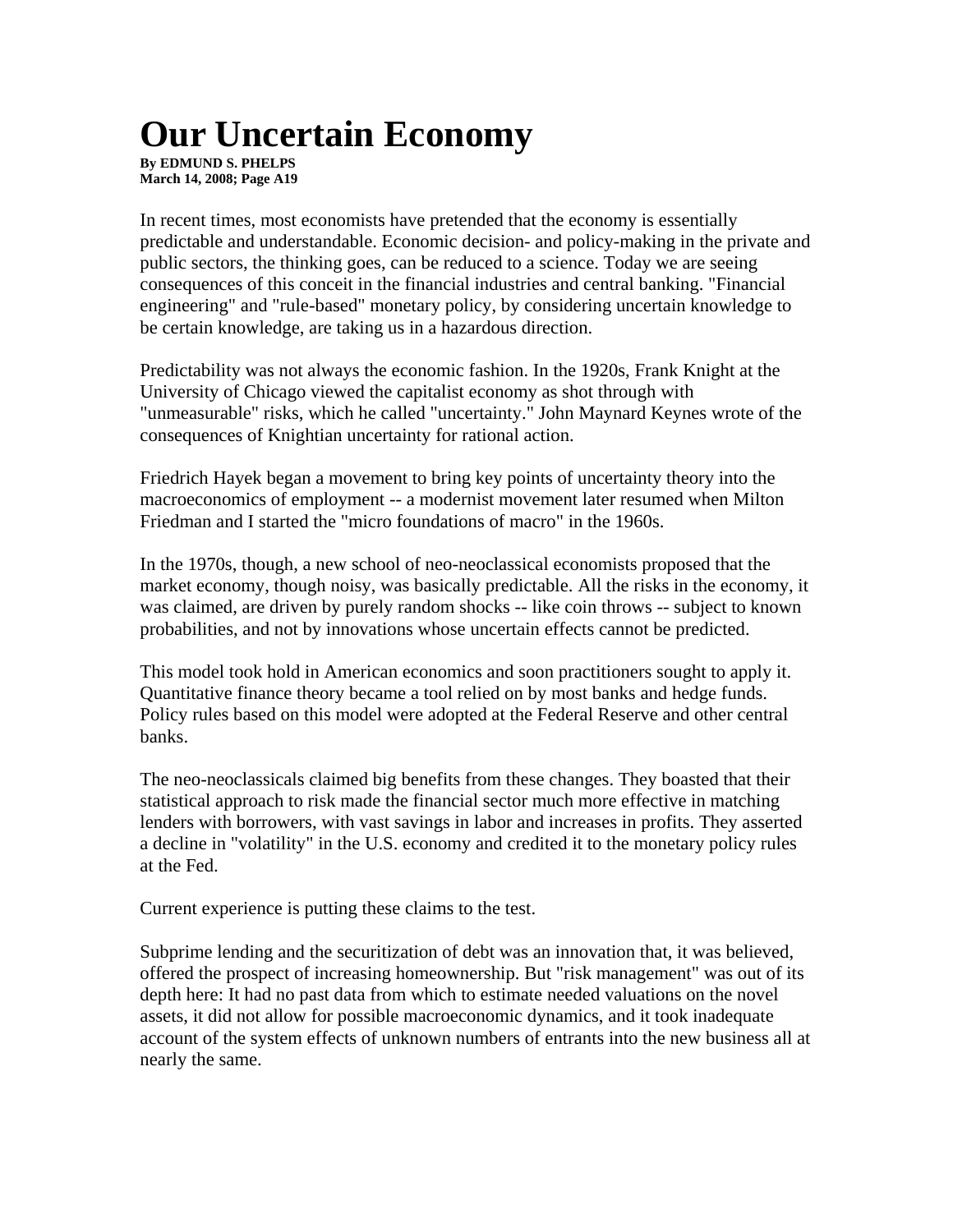The claim for rule-based monetary policy is weak on its face. In deciding on the shortterm interest rate it controls (the Fed funds rate) the Federal Reserve thinks about the "natural" interest rate -- the rate needed if inflation is neither to rise nor fall. Then the Fed asks whether the expected inflation rate is above or below the target. The Fed also asks whether the unemployment rate is above or below the medium-run "natural" unemployment level -- the level to which sooner or later the actual rate will return.

But the medium-run natural unemployment rate and the natural interest rate are anything but certain. About the natural unemployment rate, Friedman and I used to say at every chance that it is not like the speed of light; it is always shifting, temporarily or permanently, with new developments. We know many of its determinants by now -- but not with any precision and, for sure, not all of them. It is uncertain. More than one view about it is tenable.

The Fed's view seems to be that the medium-term natural unemployment rate is stable. Thus the rise of actual unemployment in the past year is wholly or largely temporary -- a result of passing forces such as the surge in the price of energy, the time home prices are taking to get to down to their new equilibrium path, and the financial market tangle yet to be unwound.

Accordingly, the Fed has cut the Fed funds rate with each increase of unemployment. This "cushions" the fall of employment, as Fed governor Donald Kohn put it, until the contractionary forces pass and unemployment retracts to its former level.

What if inflation -- and thus inflation expectations -- move up? Tighter money can deal with it in the future from a position of strength -- i.e., when employment is high again.

Yet there are good reasons why the medium-term natural unemployment rate may be a lot higher now than before. The permanent decrease in house prices will permanently decrease the jobs in residential investment activity. Share prices, which give some indication of how firms would value additions to their stock of business assets, have fallen markedly in the past year -- more so if we remove the rising value of overseas operations from share prices. That portends fewer jobs in domestic capital goods industries. Absent a great deal of luck, these job losses will not be offset by job gains in export industries.

Keynes, in my reading, had a radical thought here: that the natural rate of unemployment cannot be fully determined by economists. Entrepreneurs' willingness to innovate or just to invest -- and thus create new jobs -- is driven by their "animal spirits" as they decide whether to leap into the void. Central bankers, he implied, can try to guess which way entrepreneurs are going to jump, but some wide swings in employment are inevitable.

The Fed's view seems to be that the natural interest rate has decreased with the business downturn. But this too is uncertain.